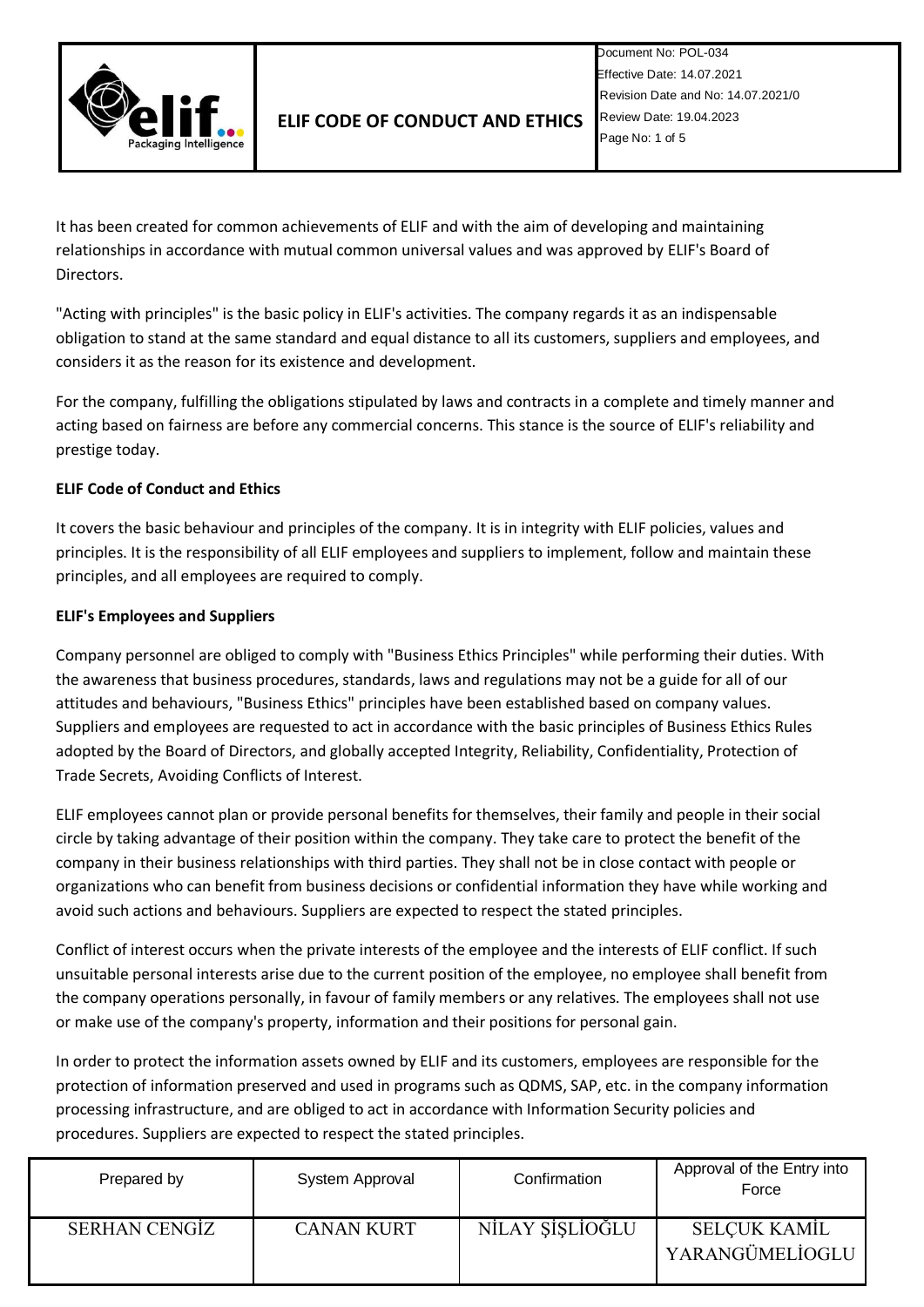

ELIF cares for the employees' exchange of gifts from various persons, institutions and organizations with whom they are in contact due to their work and only within the framework of the rules determined within the company and impose sanctions within the framework of the rules determined by the laws.

ELIF employees shall only use company assets for business purposes, protect them and ensure their maximum efficiency. In cases where contrary situations are determined by the employee himself, it is the duty of all ELIF employees to protect and monitor company assets and company employees against third parties, and to ensure their use in line with company interests.

Except for the relevant departments assigned, no employee shall make a verbal or written statement in a way to bind ELIF to 3rd parties.

ELIF employees are required to comply with all laws, rules and regulations within the borders of countries of operation and the relevant laws and regulations of the country at overseas visits.

## **ELIF Working Principles**

ELIF aims to provide a healthy, safe and efficient working environment to its employees.

For this reason:

Behaviours, aggressive attitude, threatening speech and behaviour that disrupt the productivity and confidence of the workplace; harassment and disturbing; promotion for commercial, political or religious purposes are unacceptable.

It is unacceptable for Elif employees to falsify the official documents they prepare while performing their duties.

Employees are obliged to comply with the time and other restrictions specified by the relevant authority in the preparation of official documents.

ELIF Code of Conduct and Ethics is conveyed to every new employee of ELIF through the orientation program and to the employee signs this document to commit that it is understood that these rules will be considered an integral part of the employment contract.

Before entering commercial relations, Elif evaluates the risk of bribery for its business partners, including intermediary institutions, brokers and representatives.

It is ensured that financial transactions are properly handled and recorded, including the management of fraudulent records that are currently being implemented and detected. It is the responsibility and authority of Elif officials to investigate the things to be done to avoid money laundering and reveal similar activities, and even to share them with relevant authorities when necessary.

| Prepared by   | System Approval   | Confirmation    | Approval of the Entry into<br>Force    |
|---------------|-------------------|-----------------|----------------------------------------|
| SERHAN CENGIZ | <b>CANAN KURT</b> | NİLAY ŞİŞLİOĞLU | <b>SELCUK KAMIL</b><br>YARANGÜMELİOGLU |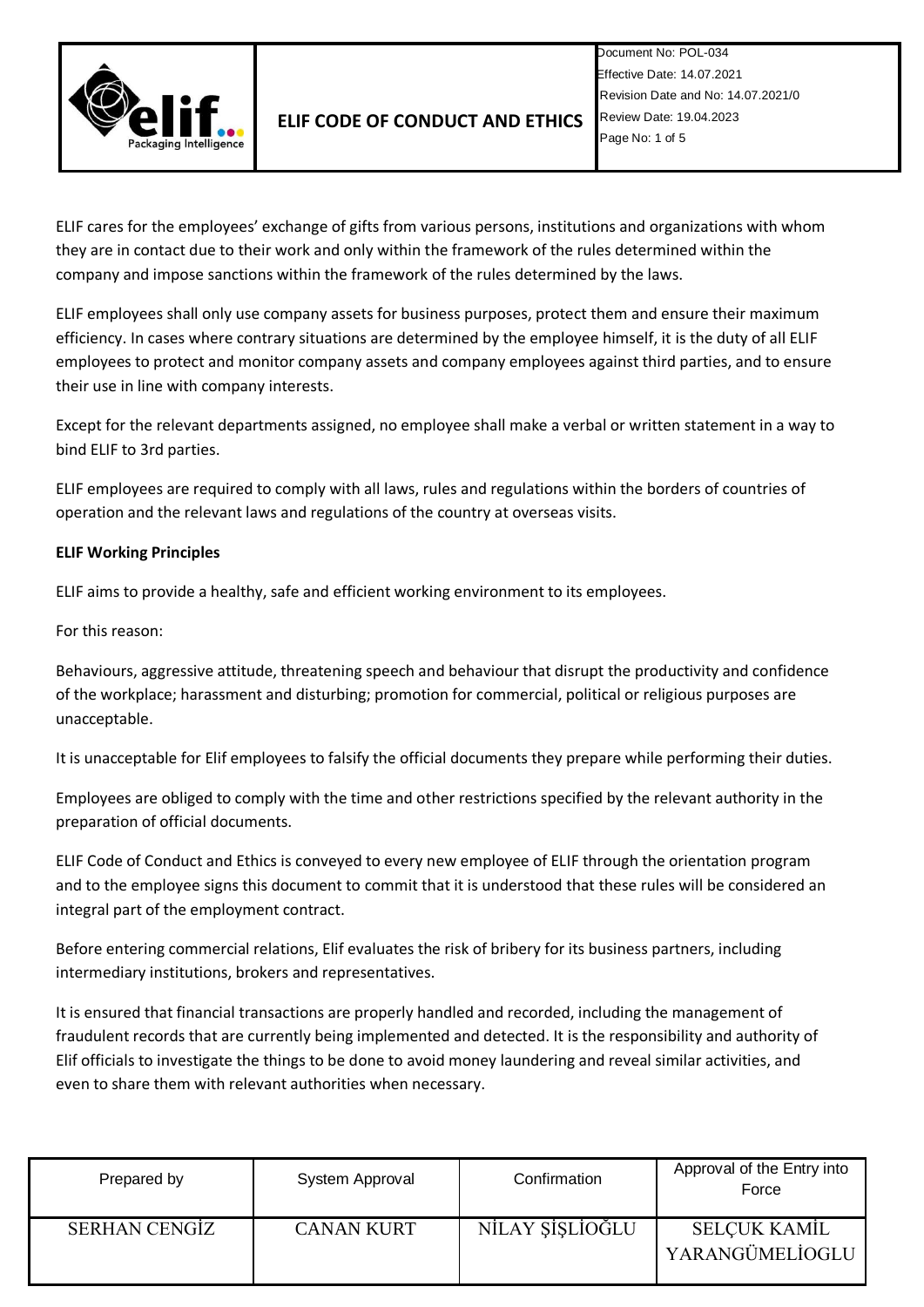

Elif is obliged to promptly notify customers of any quality, safety and rule violations or abuses that may have a negative impact on its own business or the business of its suppliers.

## **At Elif facilities,**

A process is available to address fraud and policy violations, including remedial methods (for issues created by employees or suppliers).

In the facility, a process is available which ensures that individuals and organizations (managers, auditors, employees, suppliers, etc.) who are found to have committed a policy violation or abuse, are warned and sanctioned accordance to their crimes or faults. Works are conducted based on voluntarily accepted and documented employment conditions.

All employees in the facility are ensured to receive a contract that specifies the terms and conditions of employment in a local language they can understand and that complies with local requirements.

The facility procedure includes checks to verify that the recruiters provide contracts to all employees and that the employment contracts comply with local legal requirements and state the terms and conditions of employment in a local language that employees can understand.

Employees at the facility are employed under a documented contract signed by the employer and employee.

Changes in employment contracts are made with the written consent of both the employer and the employee. The facility does not impose additional conditions or obligations on the employees after the contract is signed.

The probation period for employees does not exceed the time permitted by local legal requirements. The employer does not repeatedly terminate and re-hire temporary employees in order not to provide them with the same conditions and benefits as payroll employees.

Migrant employees do not pay wages or employment fees to intermediary institutions in their home country or host country to be employed by the facility. The intermediary institutions do not charge employees for mediating employment opportunities at the facility.

The facility has policies and procedures that determine basic managerial functions such as recruitment, grievances, discipline, promotion and dismissal. All management functions that directly concern employees, such as excess workforce, will be performed in accordance with legal requirements and the process will be transferred to employees.

The facility has trained the staff responsible for implementing basic management procedures. Relevant documents such as training records are kept for a certain period.

| Prepared by          | System Approval   | Confirmation    | Approval of the Entry into<br>Force    |
|----------------------|-------------------|-----------------|----------------------------------------|
| <b>SERHAN CENGIZ</b> | <b>CANAN KURT</b> | NİLAY ŞİŞLİOĞLU | <b>SELCUK KAMIL</b><br>YARANGÜMELİOGLU |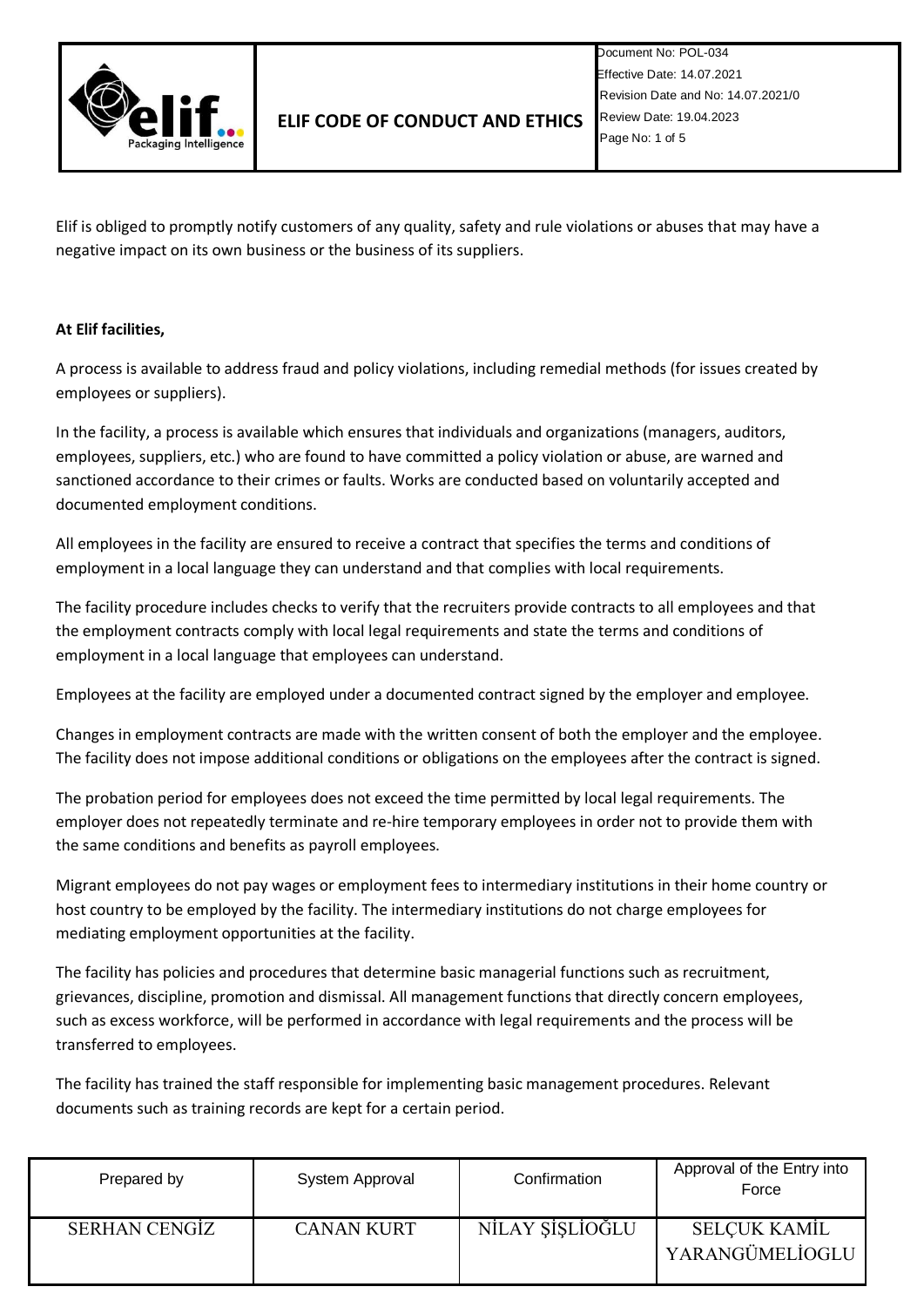

Employment terms and conditions and basic management policies, solutions etc. are provided to employees through an employee guide translated into a language they can understand.

Ongoing training opportunities are provided to all employees of all categories in order to increase and develop their skills in their duties. This includes providing apprenticeship programs for young workers where applicable.

Employees of all types have opportunities that keep their way forward in their career.

All Employees Are Treated Equally, Respectfully and With Value

The facility has discrimination policy and procedures conveyed to employees, covering the principle of nondiscrimination based on social class, nationality, ethnic origin, religion, age, disability, gender, financial position, sexual orientation, union membership, political affiliation, health or pregnancy.

ELIF is against any discrimination made on the basis of social class, nationality, ethnicity, religion, age, disability, gender, financial position, sexual orientation, trade union membership, political affiliation, health or pregnancy during recruitment, salary, access to training, promotion, dismissal or retirement.

Elif is against discrimination against candidates during the recruitment process with actions such as conducting pregnancy tests.

The selection criteria for all Human Resources decisions are documented each time and applied in a way that prevents arbitrary decision-making (for example, in a way to provide equal education and promotion opportunities for women).

The personnel responsible for recruitment, payment, training, promotion, discipline and dismissal of the employees are trained in a way that avoids discrimination in their duties.

All employees and their managers are trained to detect and prevent harassment, abuse and other forms of intimidation.

Managers, front office managers, production personnel, quality control personnel and security guards are informed to avoid discrimination.

All necessary precautions and requirements are provided in the facility to ensure the safety of pregnant and breastfeeding employees and to meet their needs.

Even if the national/local laws do not require, the company demonstrates due diligence to obtain prior and freewill consent from the communities by notifying them and respecting the changes in land use.

The facility has an individual or a team trained to inform local communities and indigenous peoples and to deal with the principles of prior and free-will consent, or there are individuals with sufficient knowledge to seek outside advice for ensuring that rights are recognized and protected and adequate care is taken.

| Prepared by          | System Approval   | Confirmation    | Approval of the Entry into<br>Force |
|----------------------|-------------------|-----------------|-------------------------------------|
| <b>SERHAN CENGIZ</b> | <b>CANAN KURT</b> | NILAY ŞİSLİOĞLU | SELÇUK KAMİL<br>YARANGÜMELİOGLU     |